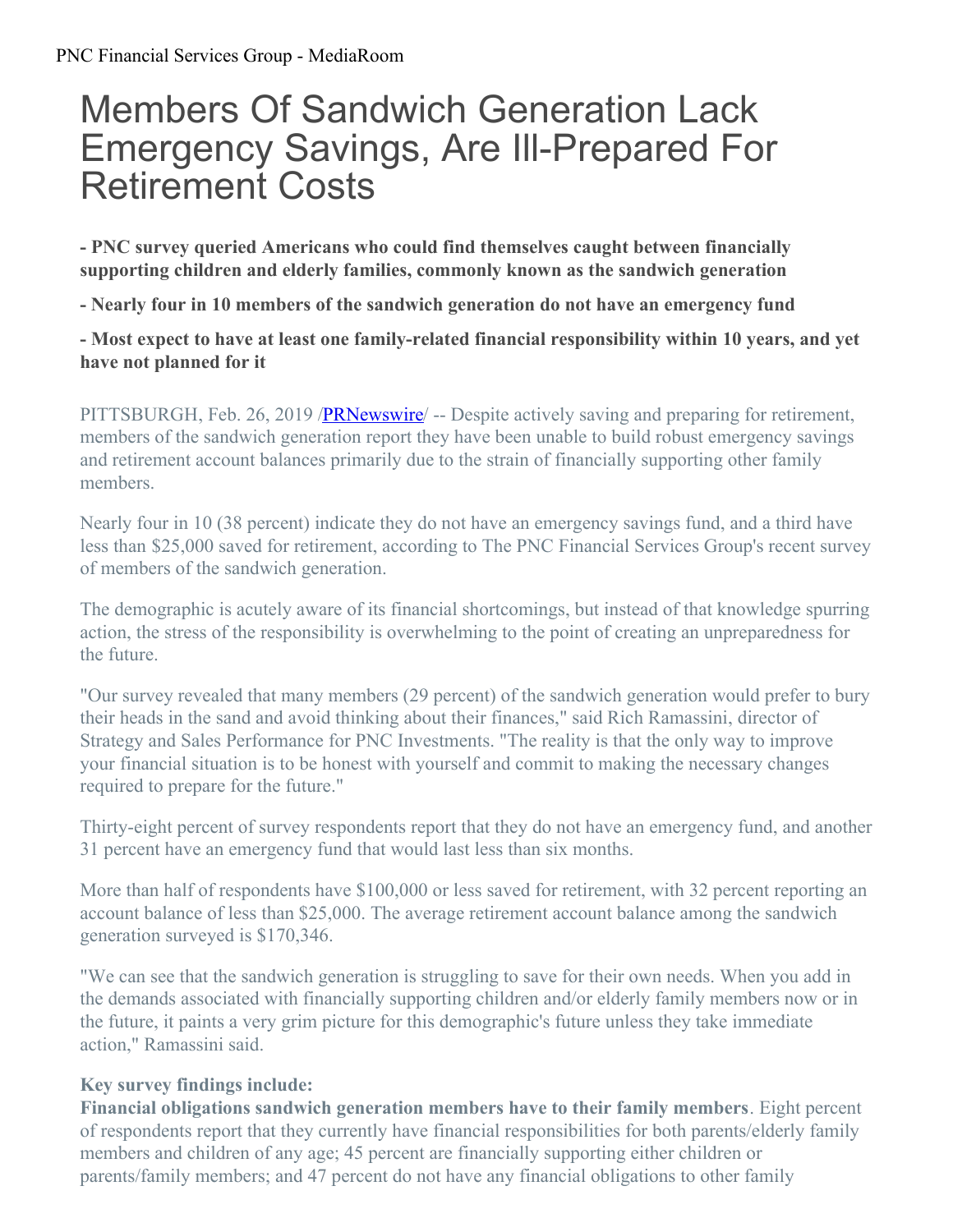members.

Twenty-five percent support children under the age of 18, 17 percent support adult children over the age of 18 and 16 percent are currently caring for parents or elderly family members, though almost double (32 percent), expect to care for an elderly family member within the next five to 10 years. However, only one in five respondents have actually planned for those expenses, however.

"Because Americans are living longer, their expenses in retirement will only increase. Whether it's dayto-day expenses, the cost of healthcare or other needs, retirement is expensive," Ramassini said. "Unfortunately, many retirees will be relying on their adult children to supplement their income in retirement. Yet we see that Americans are largely unprepared to assume those expenses, and most of them don't expect to financially support family members. Unfortunately, that's wishful thinking."

The survey indicated that respondents who support parents or elderly family members are more stressed than those who are supporting children under age 18, though respondents with multigenerational financial responsibilities report being twice as overwhelmed as those who do not have financial responsibilities for children or elderly family members.

**The one thing that increases feelings of financial security.** The survey asked respondents to report whether or not they had a financial plan (written or informal) and/or a financial advisor. Very few (16 percent) have a formal financial plan, though 51 percent indicate they have an informal plan.

The results found a correlation between having a financial plan and stress levels.

Sixty-one percent of respondents without a plan reported feeling stressed about their finances, compared to 24 percent of those with a written plan who indicated they felt the same.

Similarly, 44 percent who do not have any type of financial plan say they would rather not think about their financial responsibilities. Less than a fifth (17 percent) who have a written plan feel the same way.

"A financial plan will not only help you document what you need to do in order to achieve your goals, but now we also know that it can influence people's emotions and confidence," Ramassini said. "The best strategy to feel more financially prepared and have a greater chance of reaching your goals is to work with a financial planner who can create a personalized plan that incorporates your unique situation, objectives and habits."

PNC Investments LLC is a member of The PNC Financial Services Group, Inc. (NYSE: PNC). PNC is one of the largest diversified financial services institutions in the United States, organized around its customers and communities for strong relationships and local delivery of retail and business banking including a full range of lending products; specialized services for corporations and government entities, including corporate banking, real estate finance and asset-based lending; wealth management and asset management. For information about PNC, visit **[www.pnc.com](https://c212.net/c/link/?t=0&l=en&o=2386227-1&h=50907597&u=http%3A%2F%2Fwww.pnc.com%2F&a=www.pnc.com)**.

## **Methodology**

The Sandwich Generation Survey was commissioned by PNC to identify attitudes and behaviors of millennials. The study was conducted online between Aug. 1-13, 2018 and sourced from an online panel of consumers. Participants were screened to be between 36-60 and reported they were actively involved in household decisions regarding the selection of financial investment, brokerage or mutual fund companies. Survey results are balanced in accordance of the US Census population distribution for age and gender to ensure representativeness. No weighting was required. The survey was designed by Chadwick Martin Bailey, a market research firm specializing in custom research.